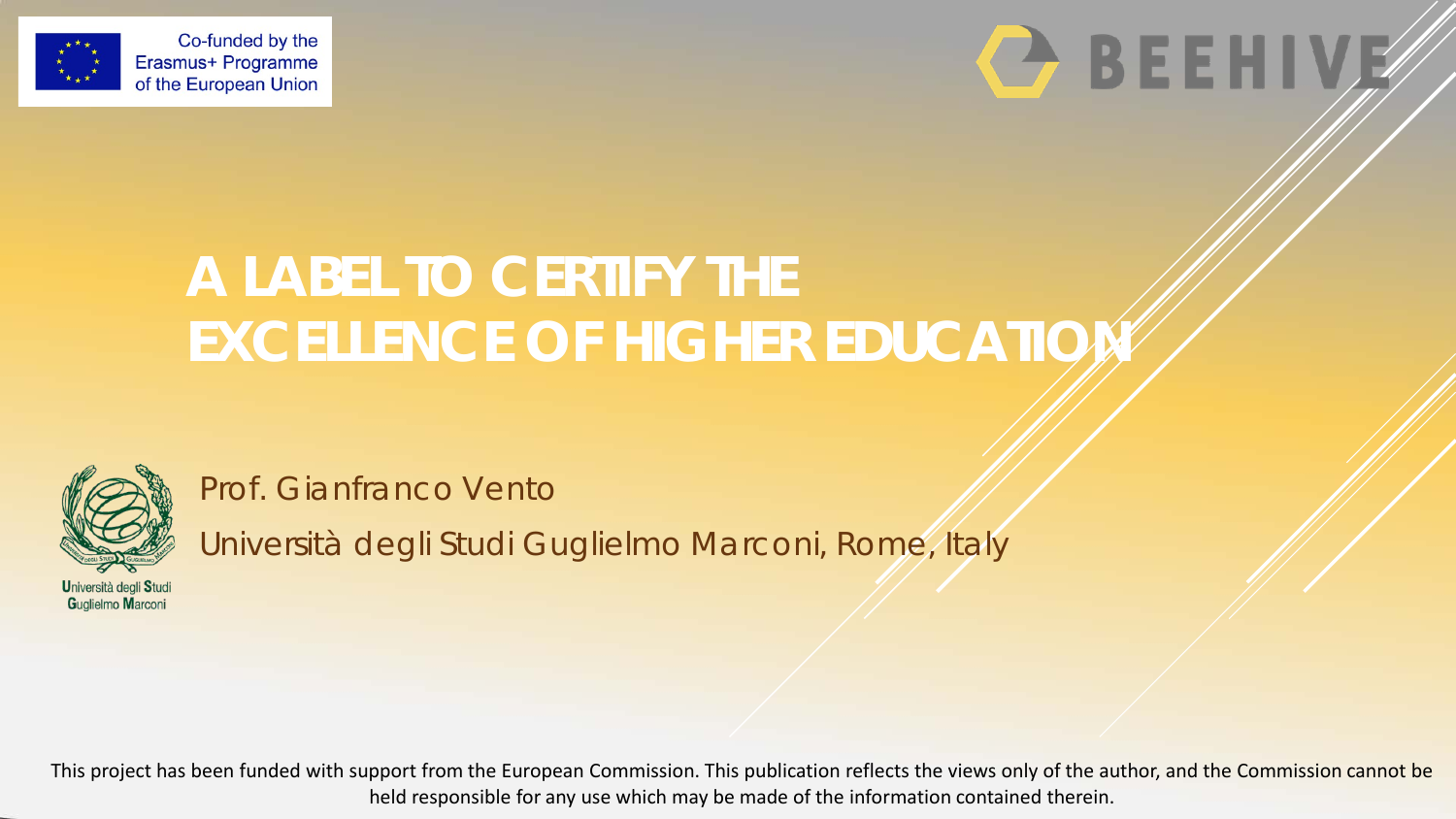





# **RATIONALE**

- To attest the quality, the excellence and efficiency of the Asian Higher Education Institutions (HEIs) entrepreneurial ecosystems;
- To empower and support their modernization processes, increasing their competitiveness worldwide;
- To attest the academic participation in a shared pathway of development, scientific and business cooperation.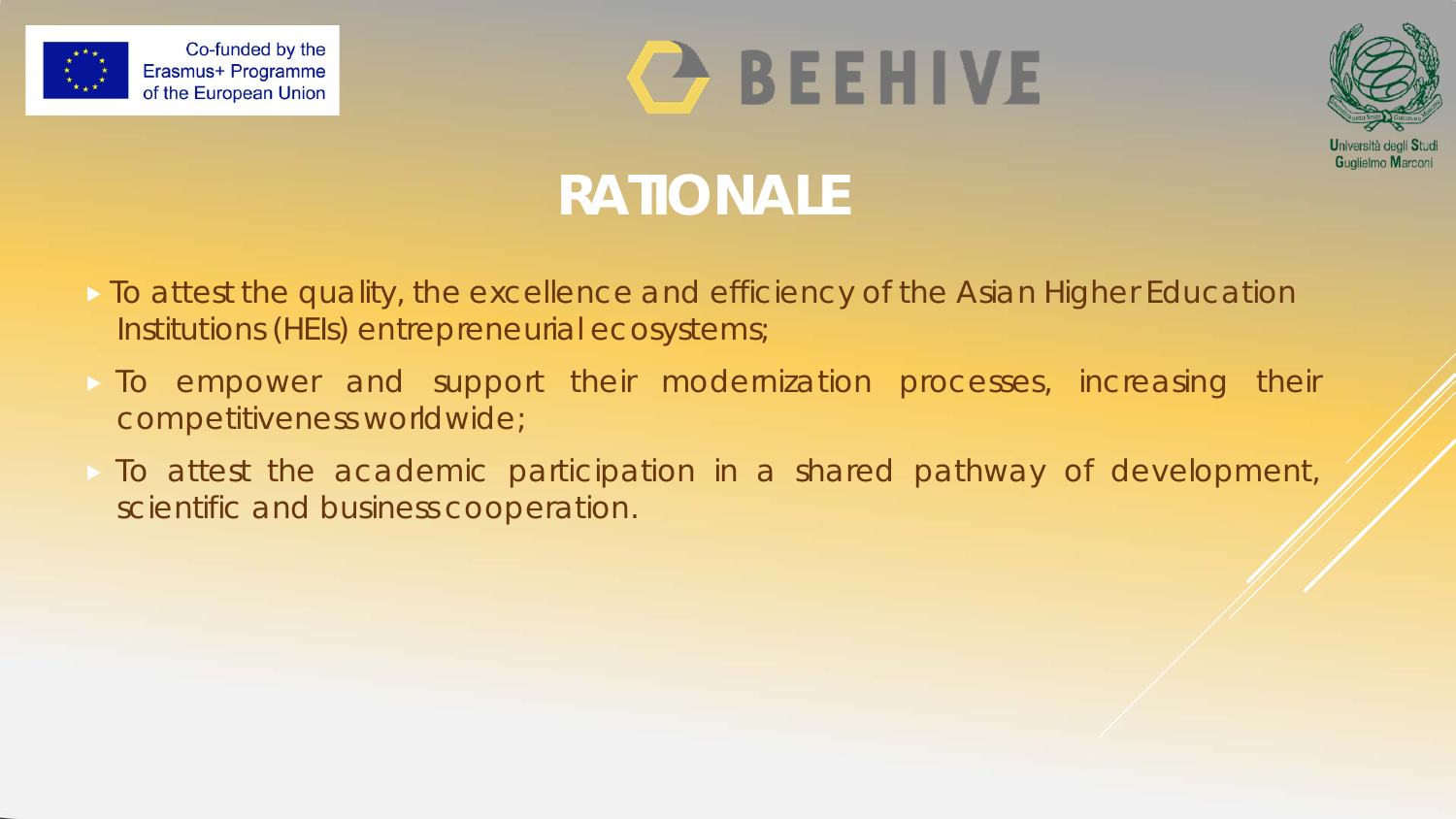





# **AN OPPORTUNITY TO CATCH**

- The new concept of academic entrepreneurial ecosystems embodies a current trend in society at large and has a great impact on the public;
- A stronger connection between the world of business and the academic environment can provide students with more employment chances;
- The Label gives the possibility of vision, testing and launching entrepreneurial type strategic objectives in each HEI.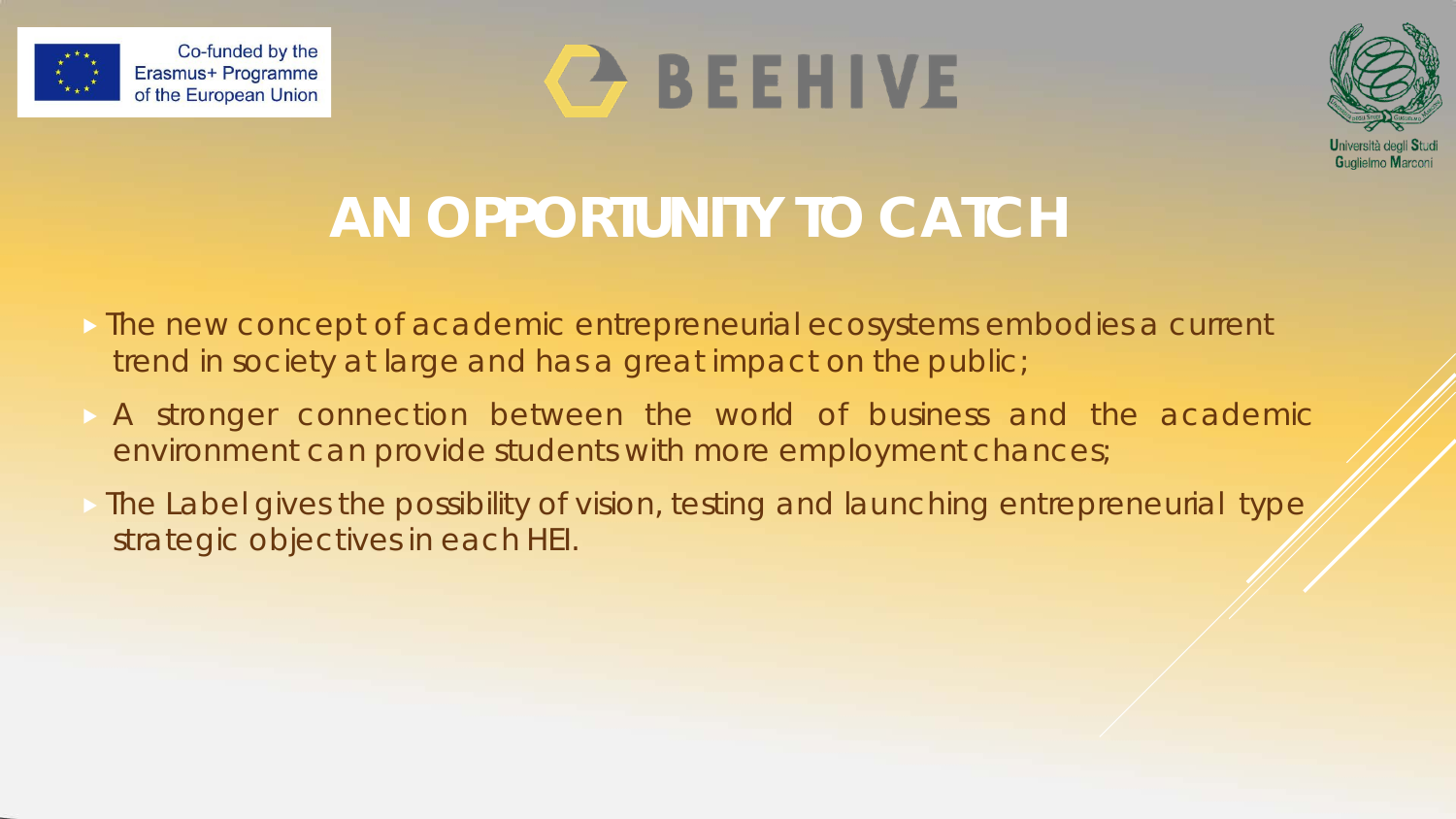





# **LABEL'S STRENGTHS**

- It meets the needs of all relevant stakeholders involved in an entrepreneurial environment: students, academics, policy makers, employers, representatives of the business world and civil society.
- **The Beehive Label is an efficient tool to measure and identify HEIs commitment** and improvement in the entrepreneurship academic concept.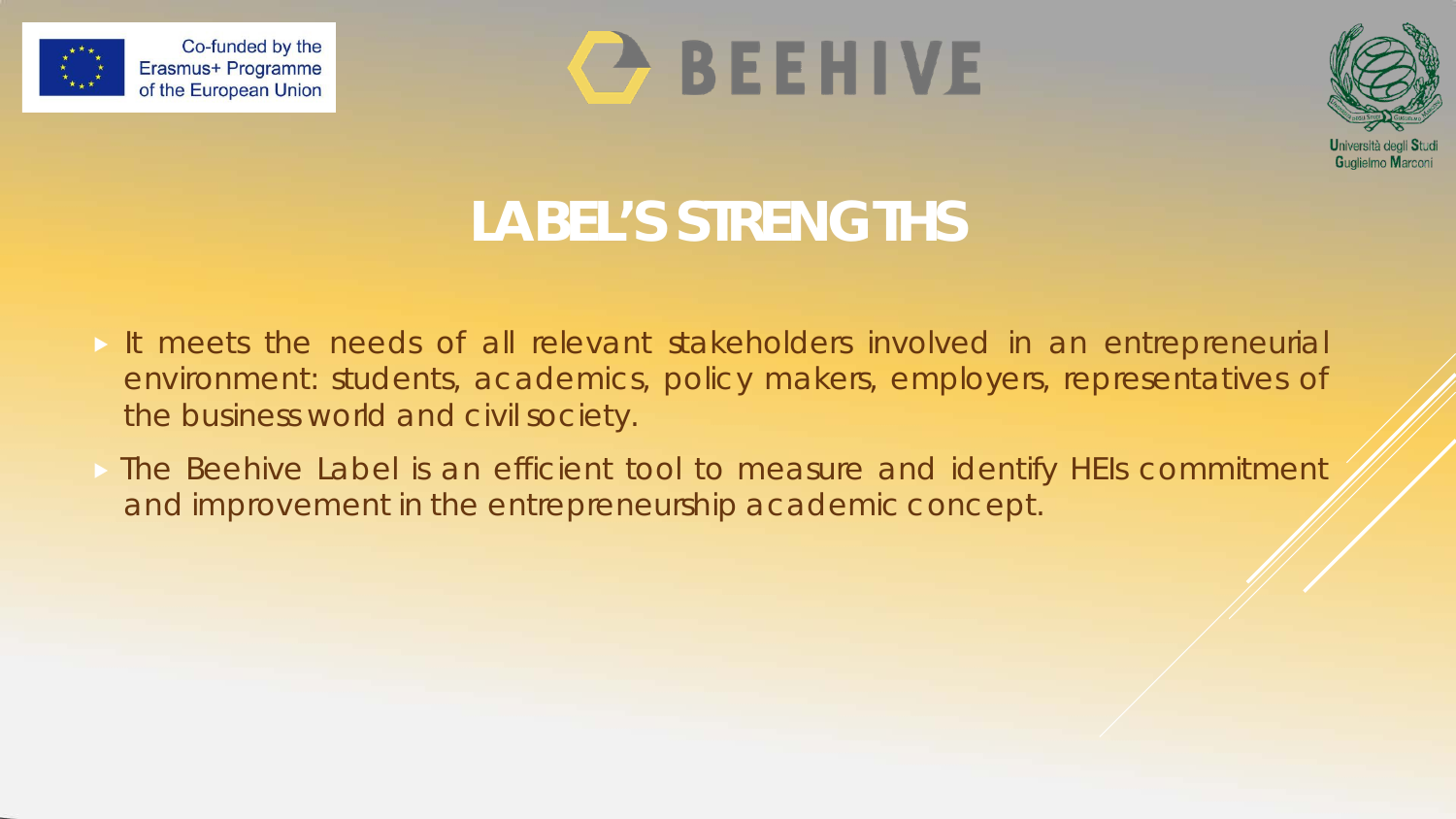





# **THE LABEL WILL IDENTIFY AN INNOVATIVE AND FORWARD-THINKING IDENTITY**

- It will attest an advanced approach to education;
- It will highlight important benefits that are offered to students to advance their entrepreneurial skills and knowledge and to support their start-up businessideas;
- It will evidence **your commitment** to entrepreneurship and business cooperation;
- It will attest **your participation** in international project ventures.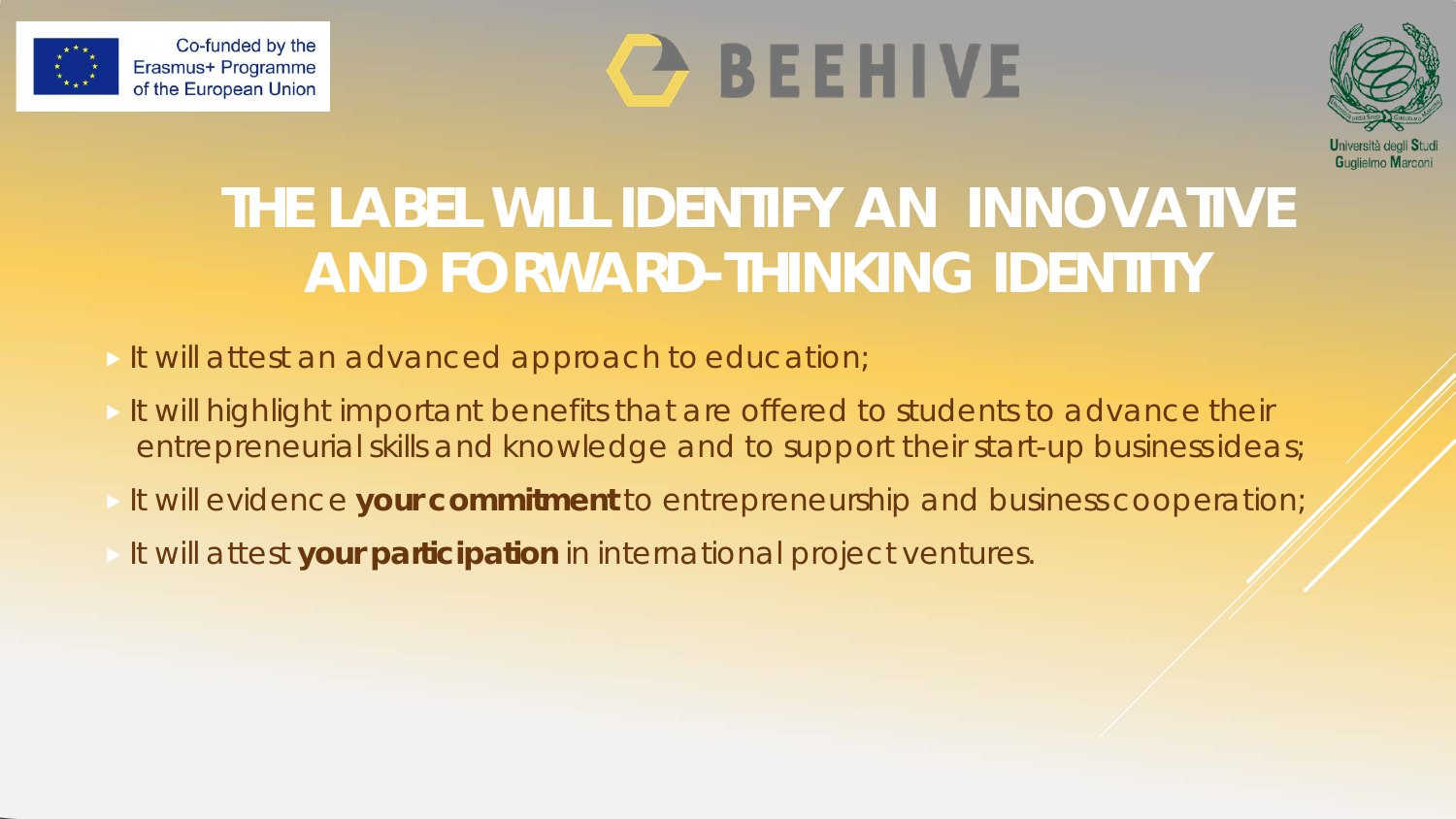





# **WHO MAY APPLY?**

- All Asian HEIs are welcome to submit the application form;
- **These can be private and public HEIs recognized by their respective countries'** education authorities.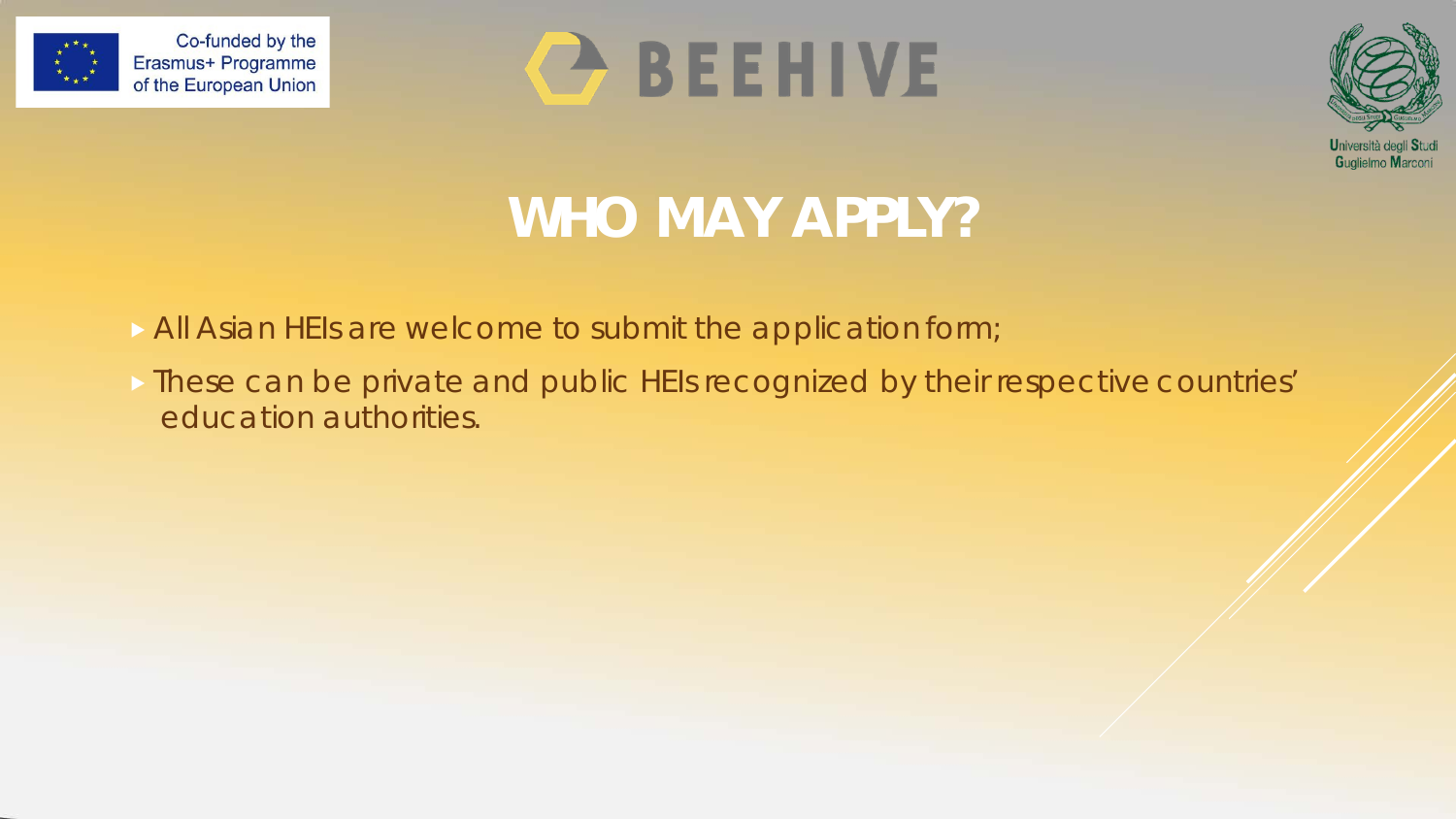





# **LABELIZATION PROCEDURE**

- *1. Application form and diagnostic grid (self assessment tool) submission* to the awarding body
- *2. Assessment stage* (approximately 4 months)
- *3. Publication of the results*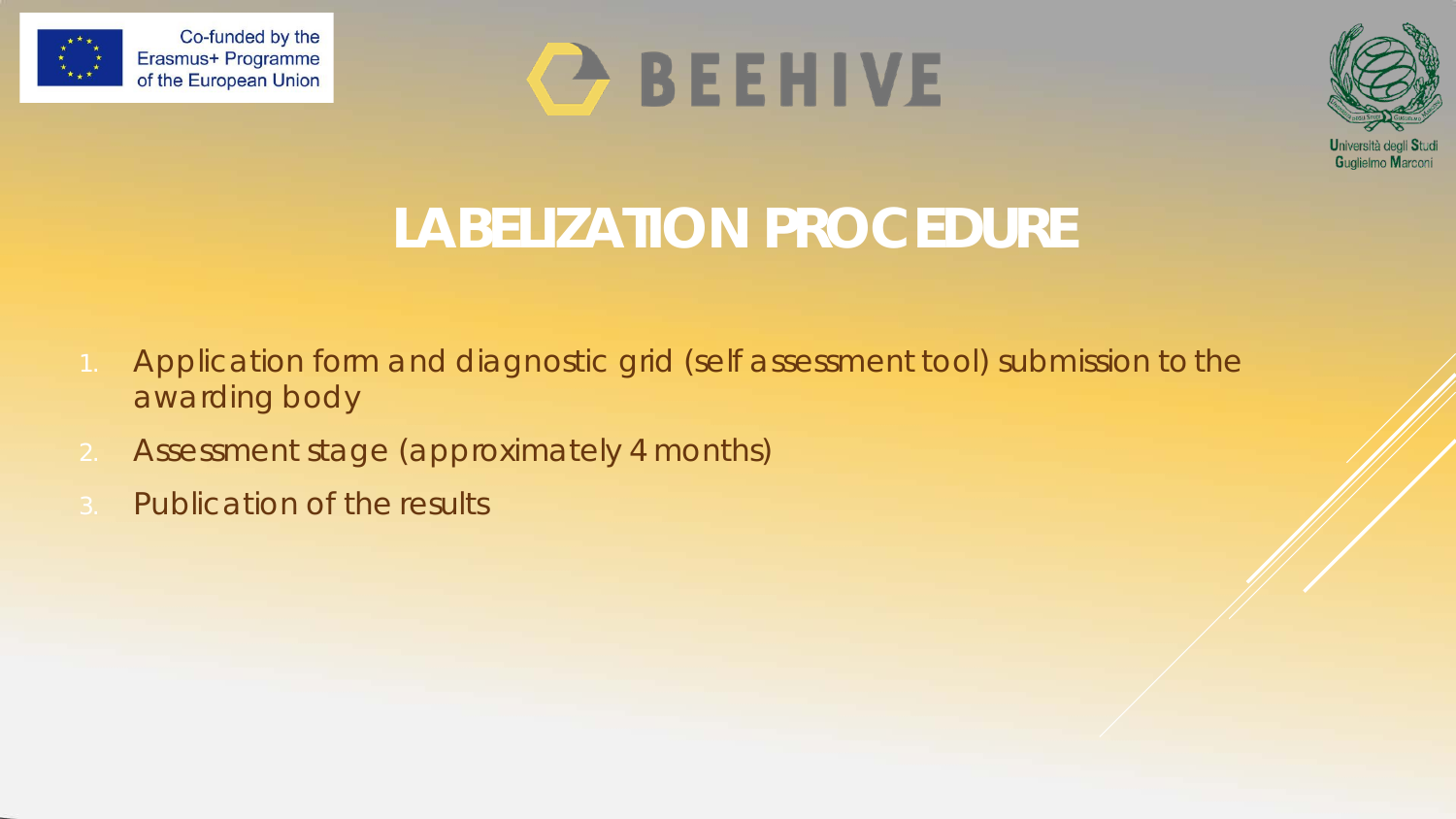

# **BEEHIVE**



# **AWARD CRITERION 1 ENTREPRENEURSHIP EDUCATION AND PROMOTION**

- Number of entrepreneurship courses in the last academic year;
- Percentage of students enrolled in entrepreneurship courses in the last academic year;
- Percentage of students enrolled in the Beehive Entrepreneurship MOOC in the last academic year.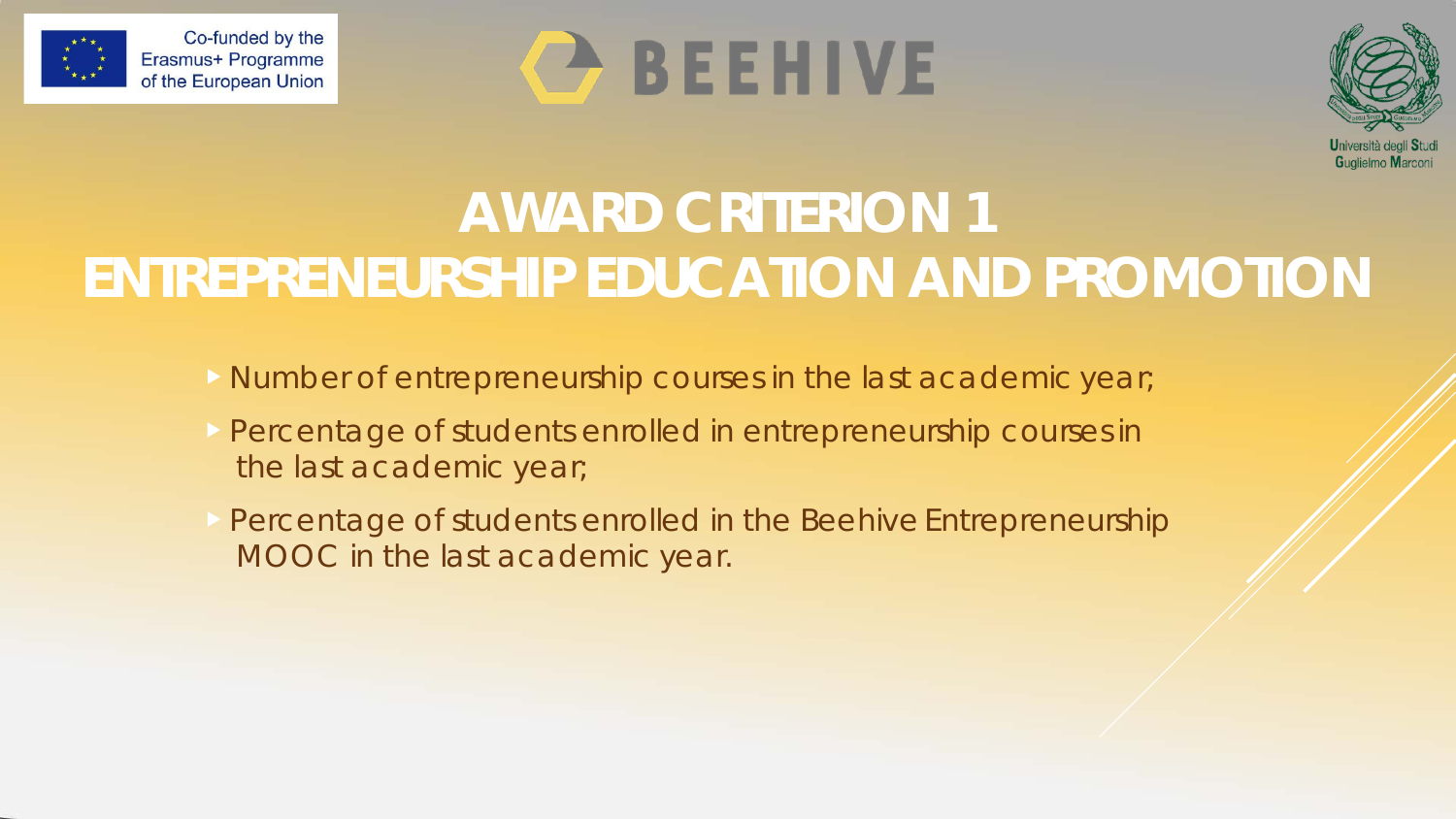





## **AWARD CRITERION 2 STUDENTS' START-UP SUPPORT SYSTEMS**

- Number of start-up support/mentoring programmes in the last academic year;
- Number of start-up mentors/ mentor to students' ratio in the last academic year.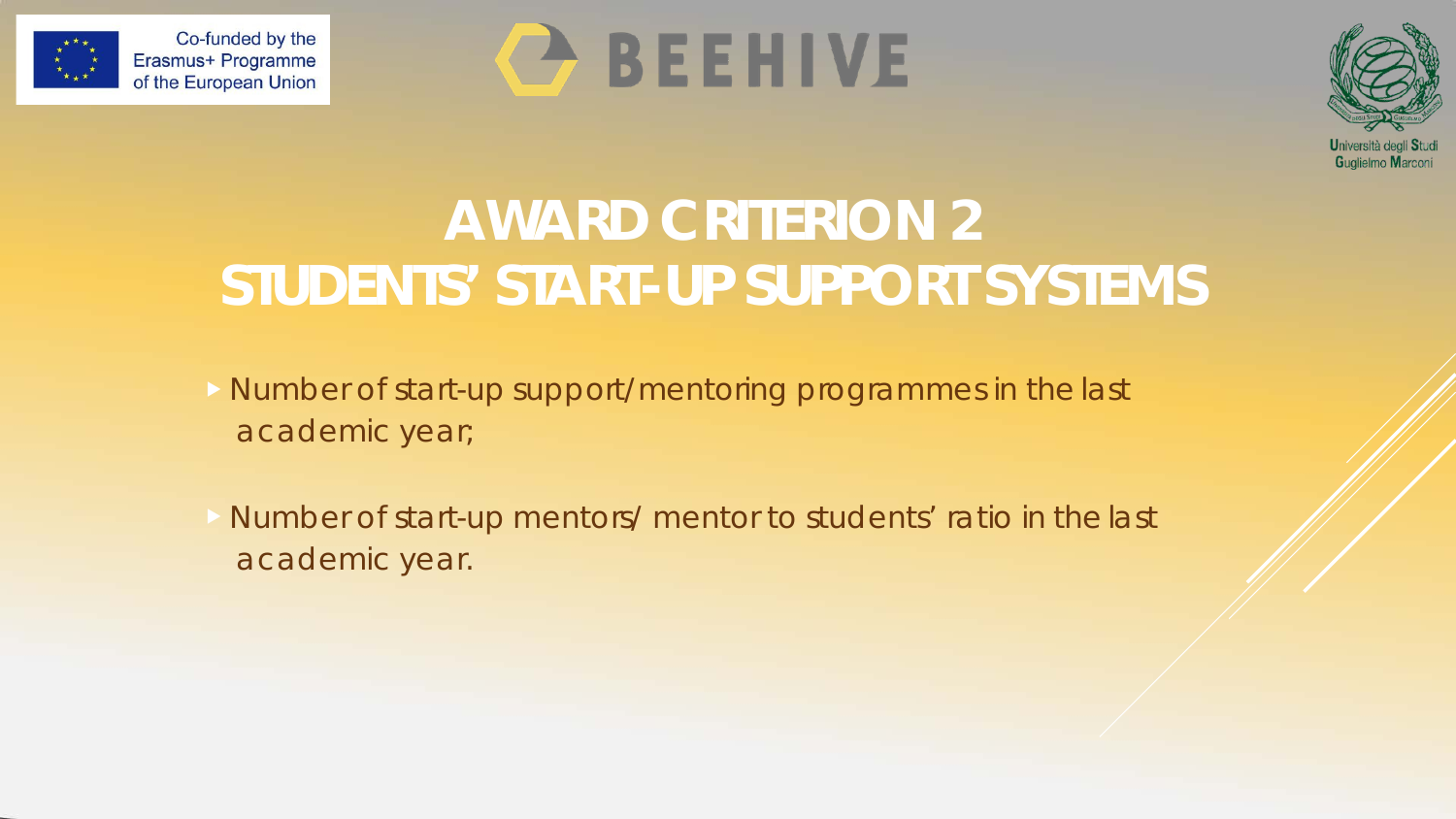





## **AWARD CRITERION 3 STUDENTS' START-UP SERVICES**

- Number of start-up competitions or plenary events to promote business ideas;
- Number of accelerators or incubators participation in Beehive Accelerator Programme;
- Number of investors/partnerships to fund student entrepreneurial initiatives.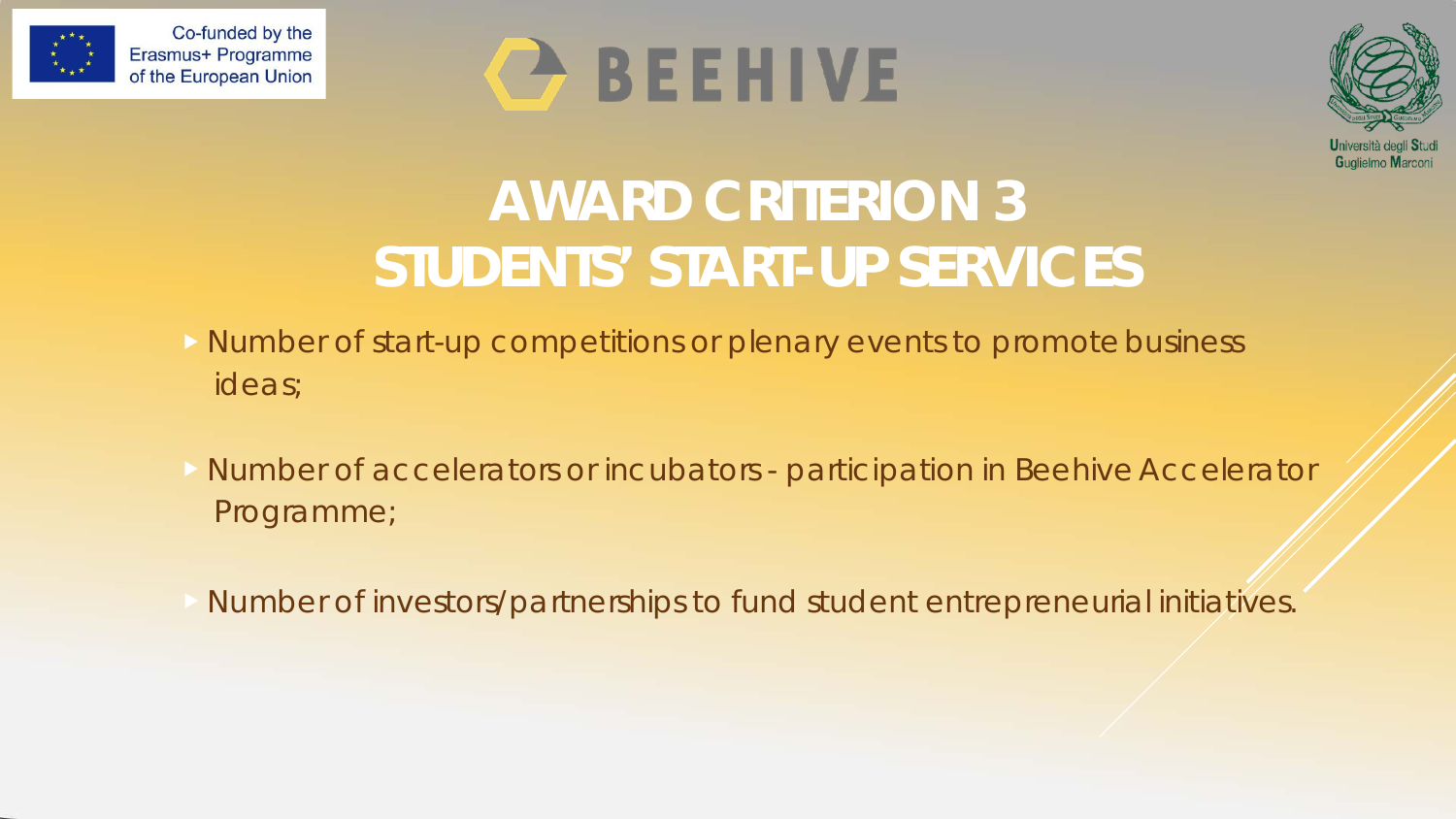





## **AWARDING BODY**

**Experts in entrepreneurship, education and business are selected in each European** partner country of Beehive Project;

 Corporate and public representatives could be involved as external advisors in order to provide a more qualified certification.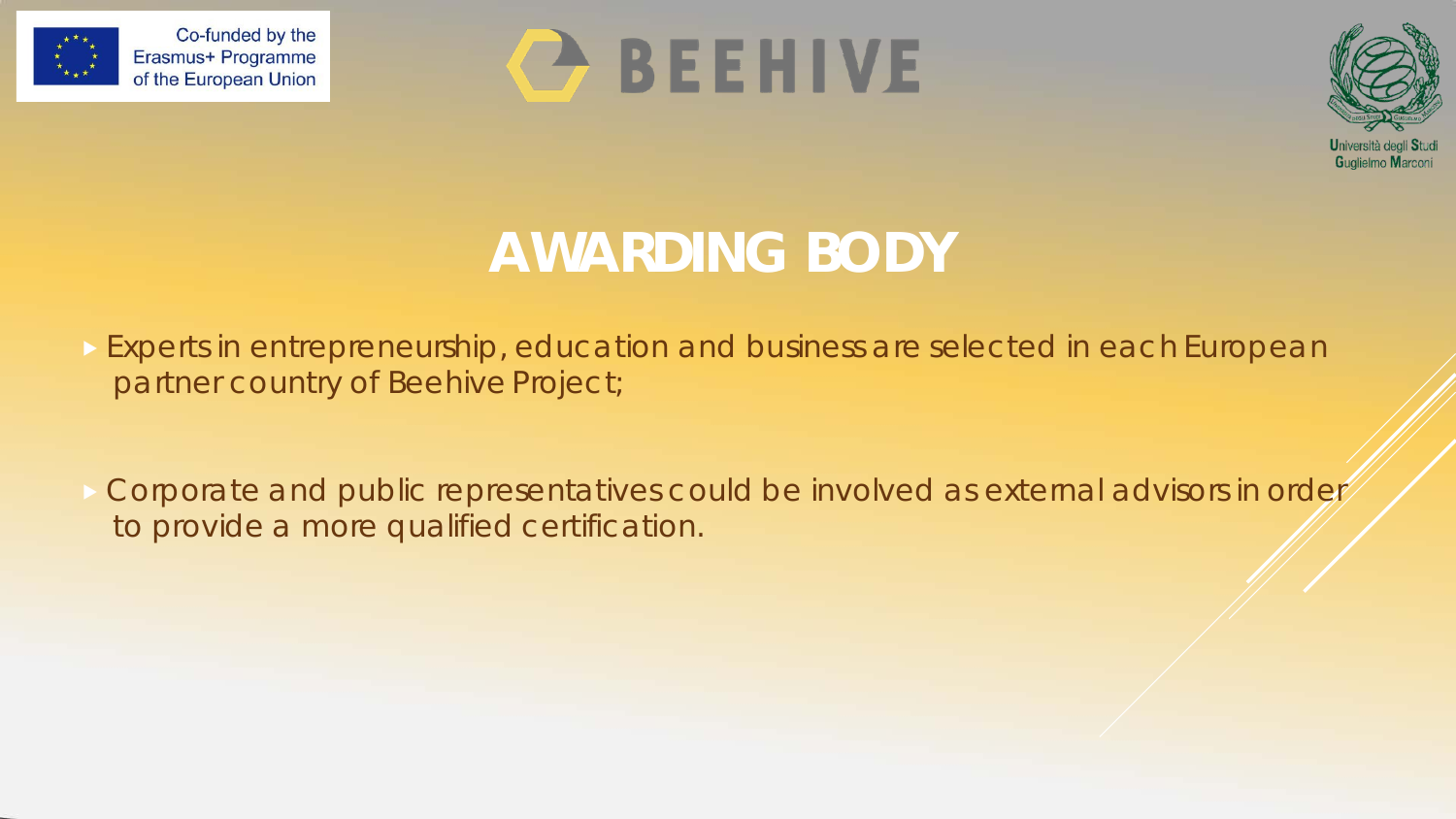





**LABEL DURATION**

- It is valid for 2 years;
- $\triangleright$  The Label is assigned together with an evaluation report which includes a description of strengths and experts' recommendations;
- The awarded HEIs can ask for a renewal.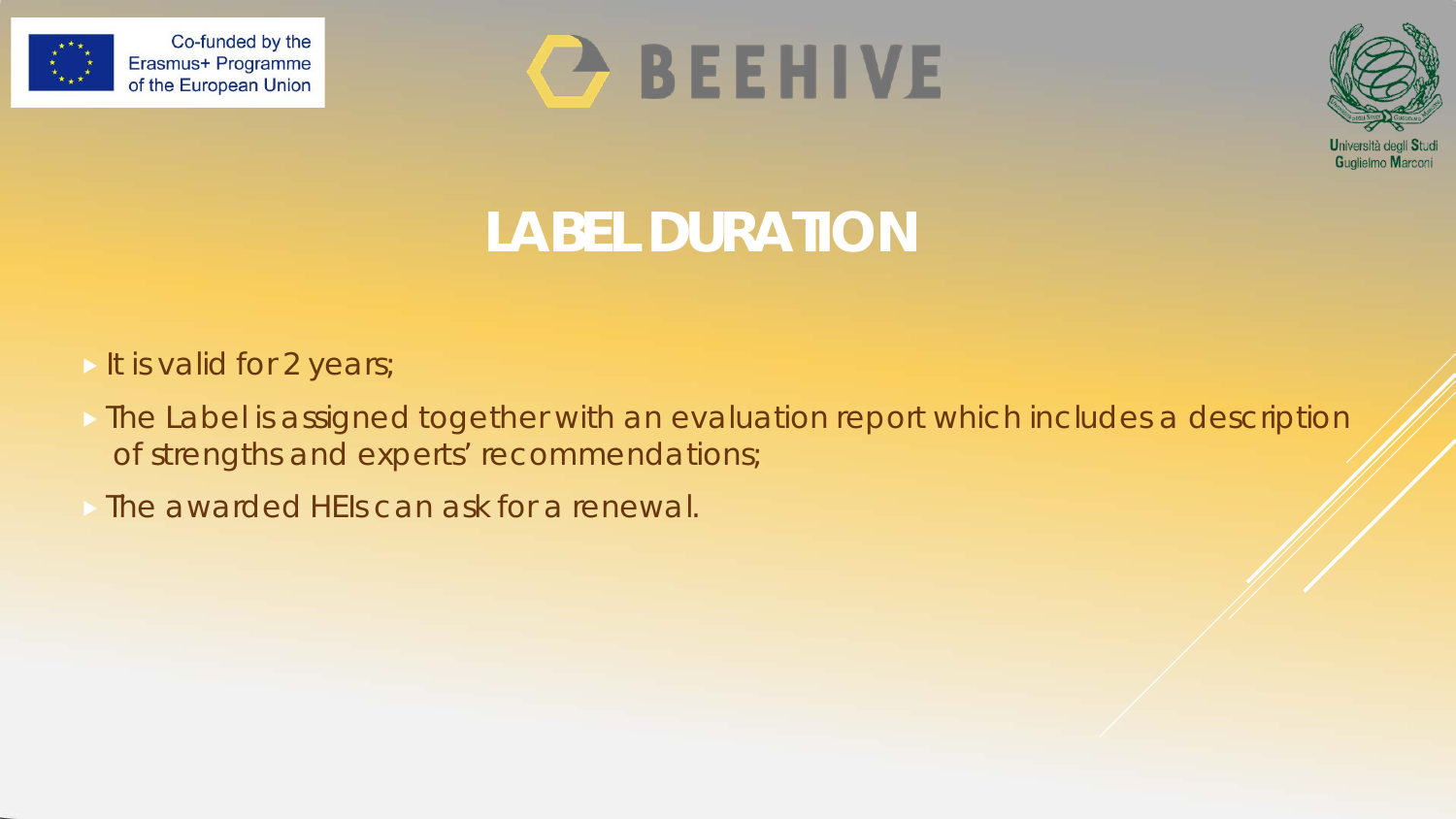

# **C BEEHIVE**



## **INNOVATION DISTRICT**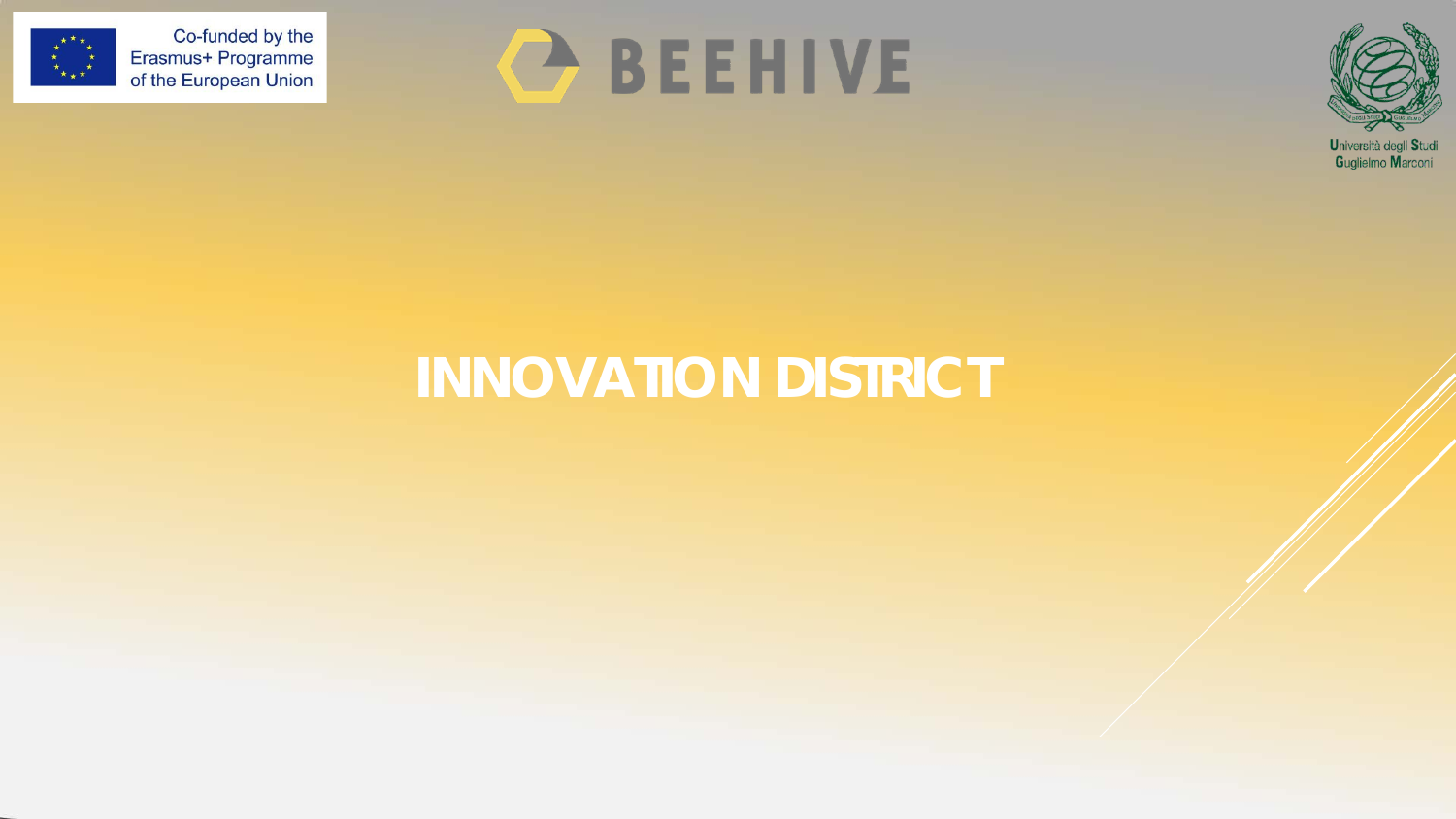





### **THE DISTRICT: THE VIRTUOUS CIRCLE OF INNOVATION**

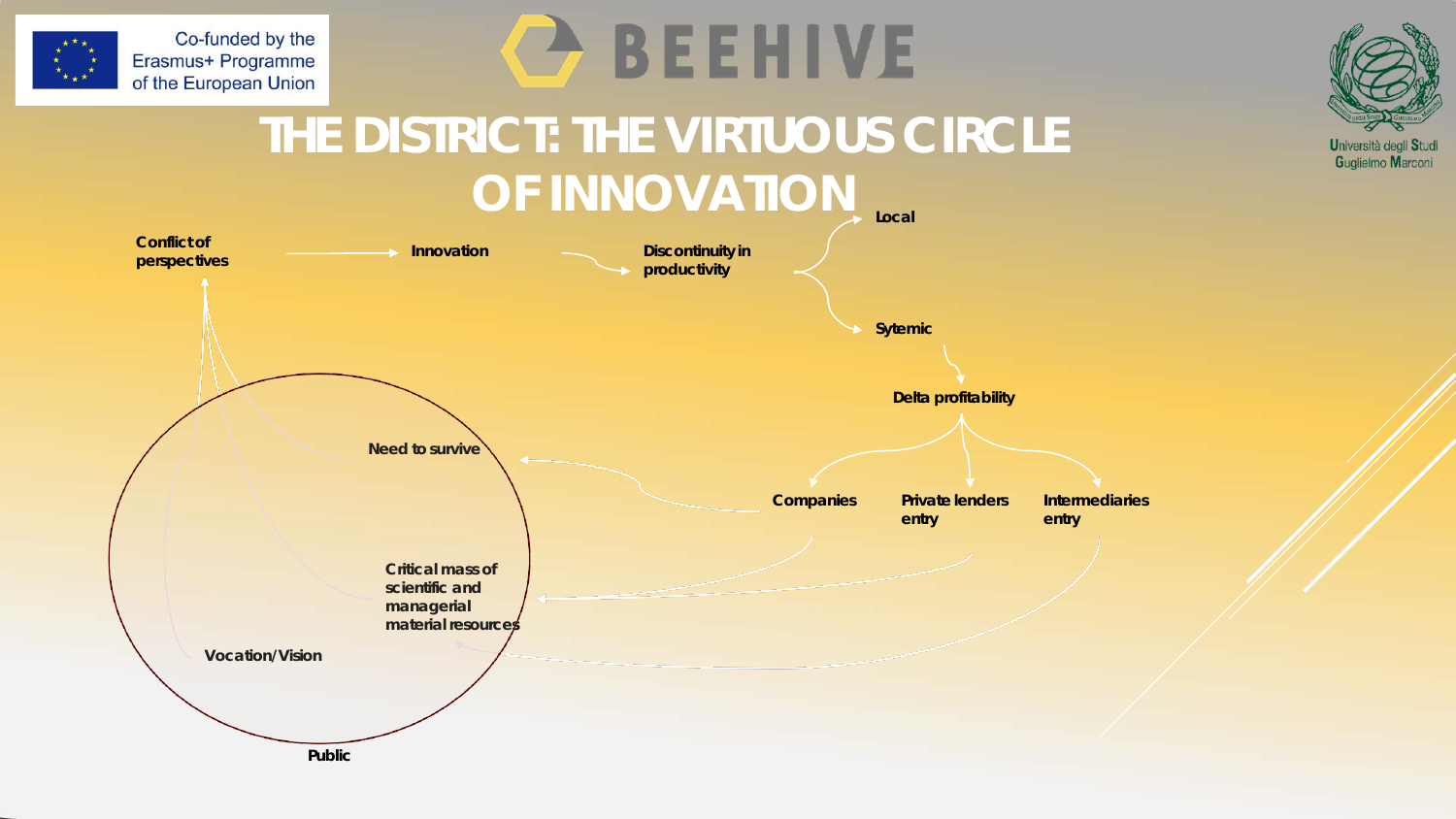





# **INNOVATION DISTRICT**

- **The innovation district is a territory where the virtuous circle of innovation is structural, it** is a way of being of the territory
- **If the territory has the capacity to innovate within itself by capturing trends and knowing** how to maximize the competitive advantage of its critical mass andvocation.
- The innovation district par excellence: California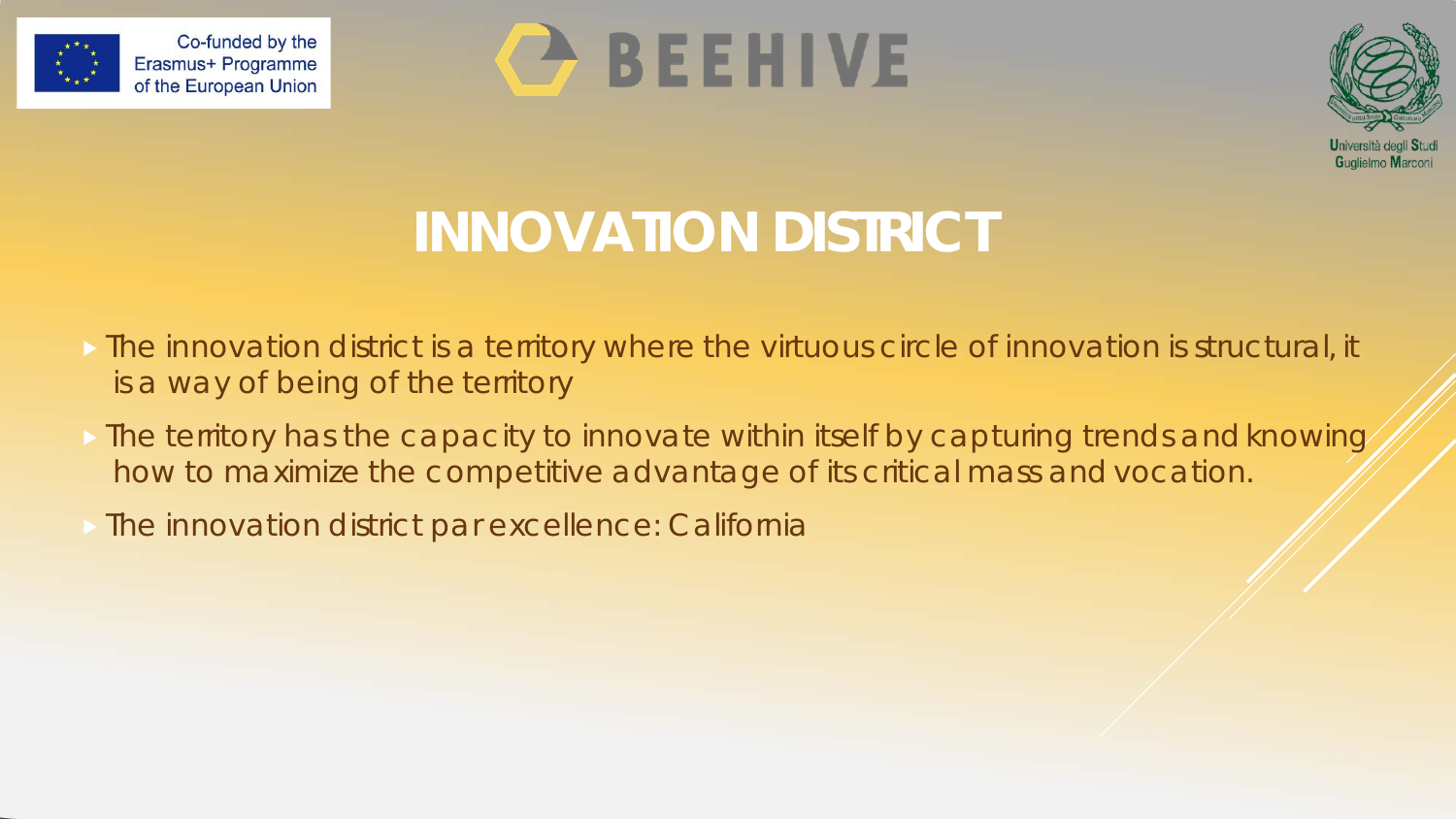

# BEEHIVE



# **INNOVATION DISTRICT**

- Companies should participate in research with a new logic but in reality consistent with the concept of enterprise: risk
- **Norking with research in a logic of unitary project, not of bilateral meeting**
- Invest part of human (and financial) resources in the definition of project business cases
- On the other hand, ask for a "profit" sharing (success fees, options on the IP)
- The public lender can make the innovation market more "liquid" by committing to buy back those options from the company if it does not want to keep them but on the basis of shared parameters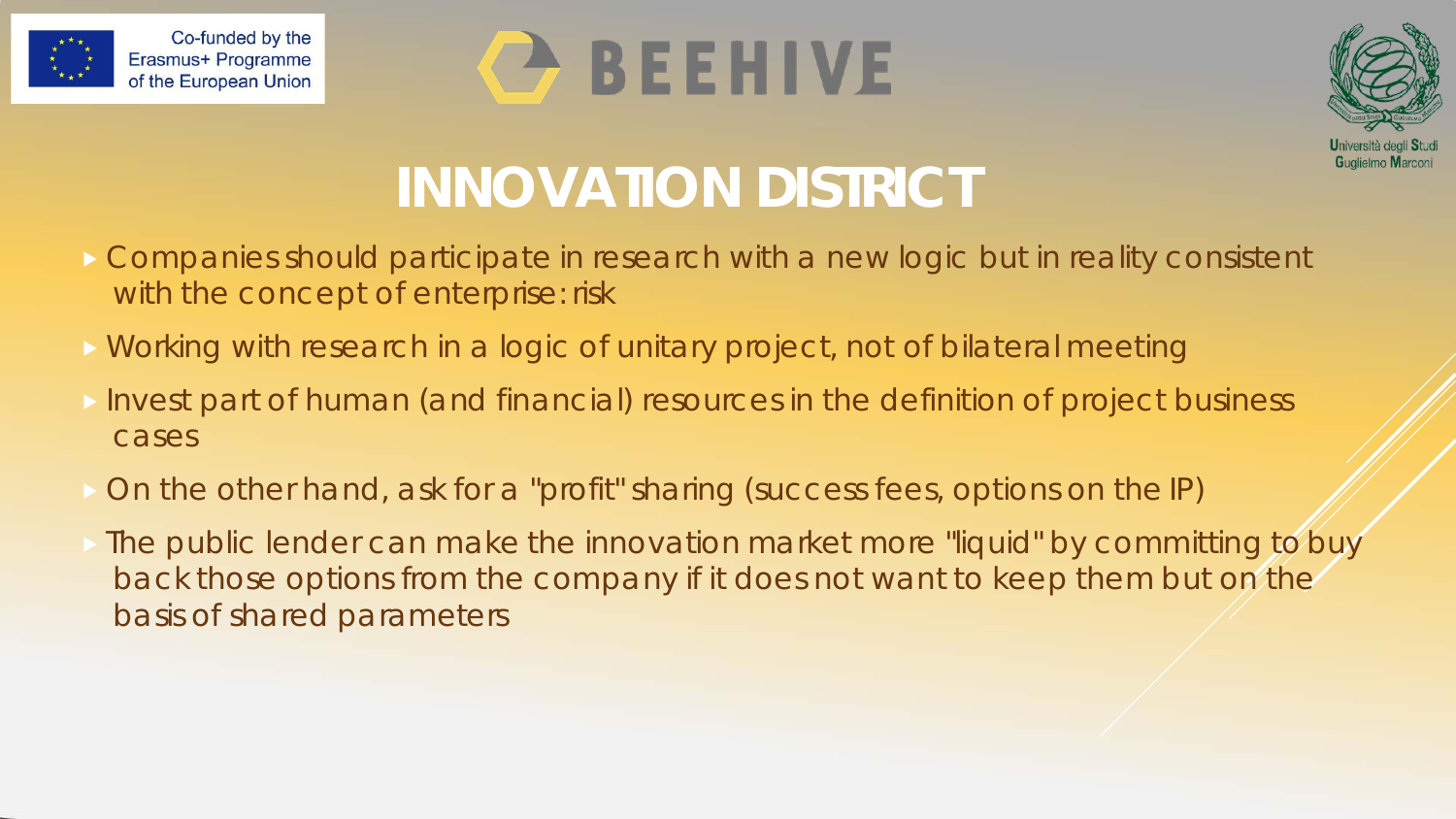

## FROM TECHNOLOGY TRANSFER TO TECHNOLOGICAL INTEGRATION



- The TT changes drastically to the point of not being more appropriate to the term used: from Technology Transfer to Technological Integration
- **Connecting research and business is not enough. A partial immersion of one into the other** is needed. The researcher must understand what it means to put yourself in the entrepreneur's shoes and vice versa. Which doesn't mean exchanging roles.
- Institutional intermediaries must guarantee the support process: shared IP management procedures, infrastructures, training and managerial recruiting, incubator.

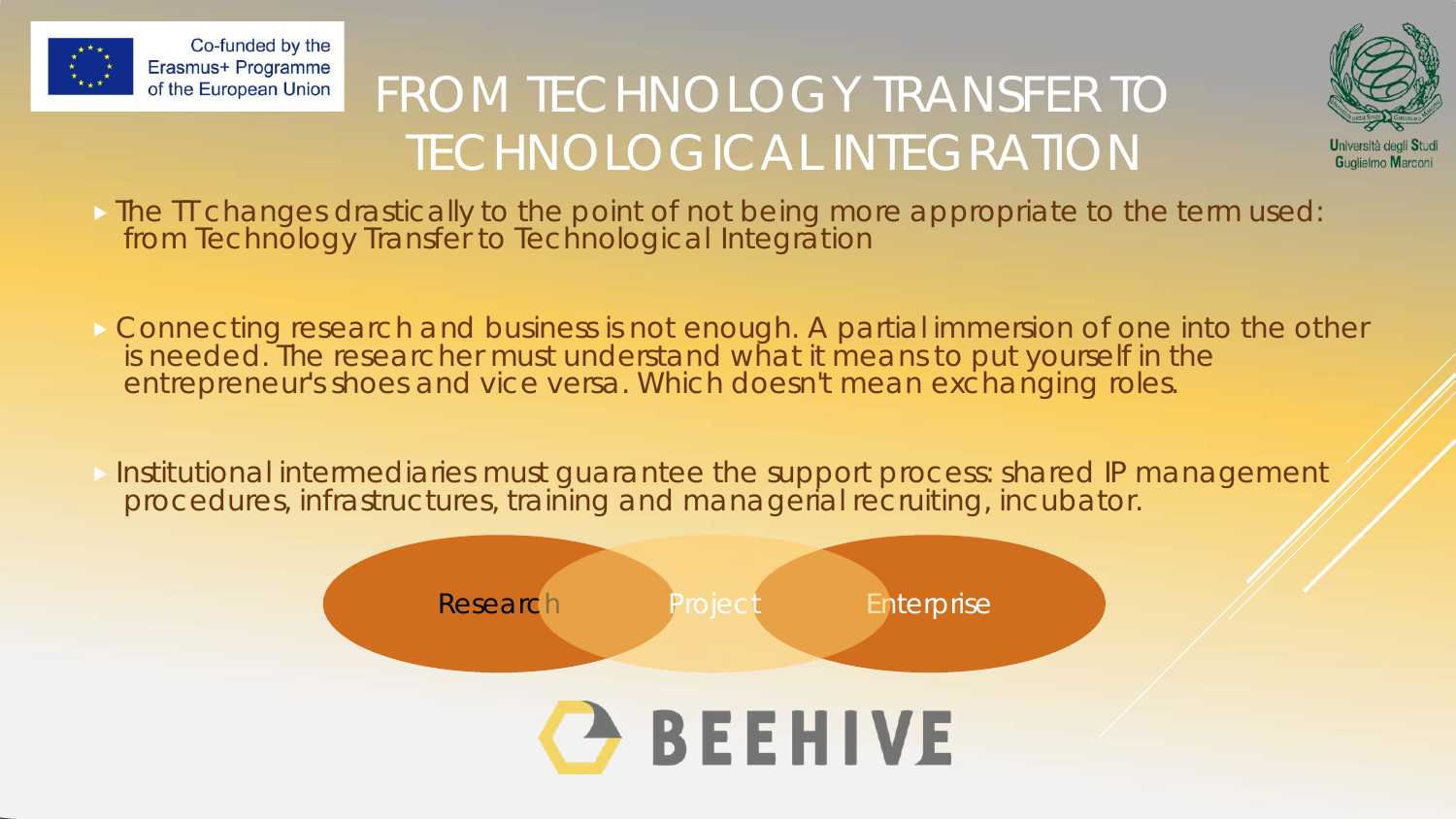





Guglielmo Marconi

## **EU INITIATIVES FOR INNOVATION**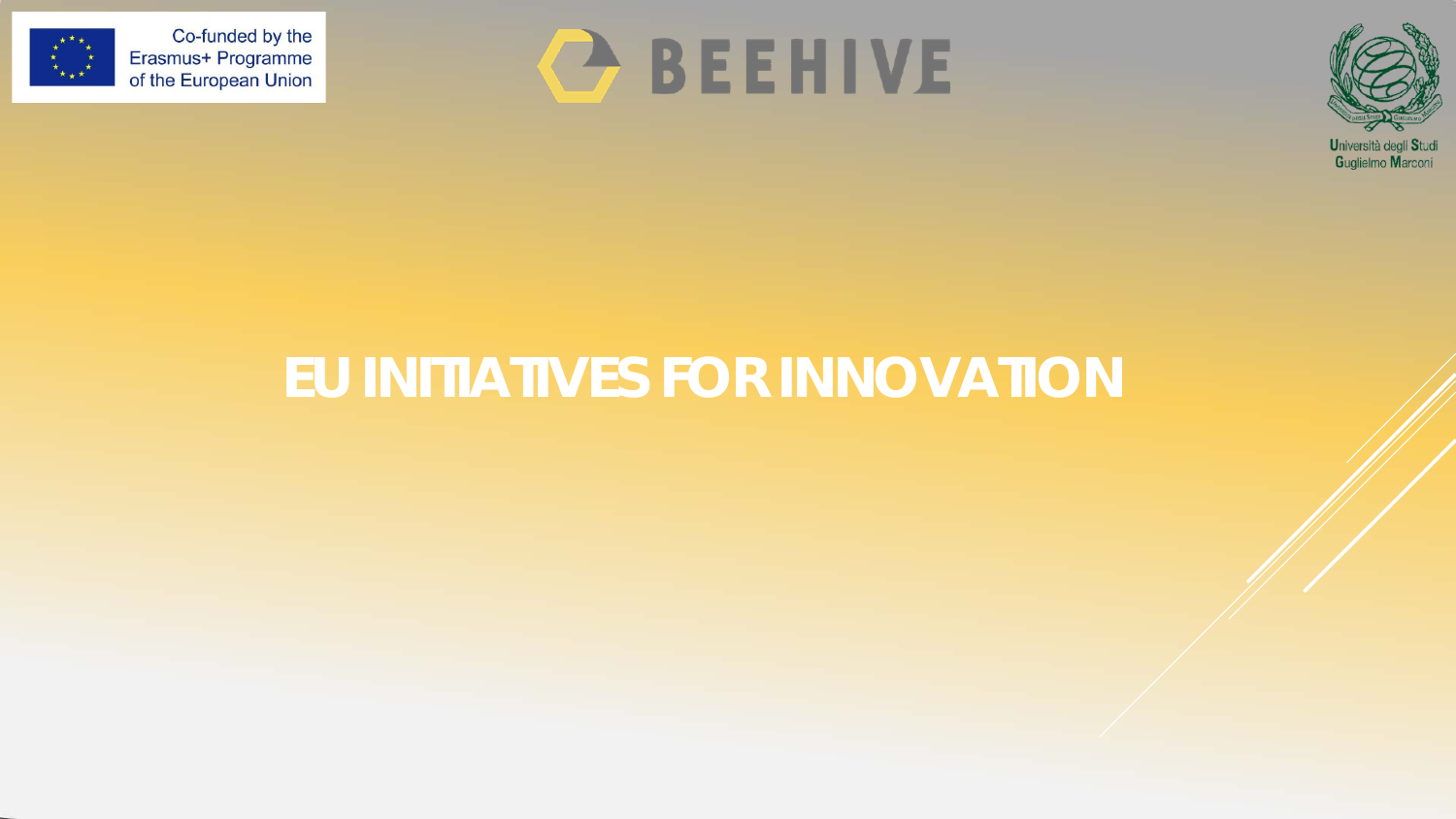

# **BEEHIVE** EU: THE ENTREPRENEURSHIP 2020 ACTION PLAN



#### **The [Entrepreneurship 2020 Action Plan](http://eur-lex.europa.eu/legal-content/EN/TXT/?uri=CELEX:52012DC0795&locale=en) identifies three areas for immediate** intervention:

- [entrepreneurial education](https://ec.europa.eu/growth/smes/promoting-entrepreneurship/support/education_en) and training to support growth and business creation;
- **2. removing** existing administrative **barriers** and supporting entrepreneurs in crucial phases of the business lifecycle;
- **3. reigniting the culture** of entrepreneurship in Europe and nurturing the new generation of entrepreneurs.
- The **[Action Plan](http://eur-lex.europa.eu/legal-content/EN/TXT/?uri=CELEX:52012DC0795&locale=en)** and its key actions will be followed up by the Commission through the [competitiveness and industrial policy](https://ec.europa.eu/growth/industry_en) and the [Small Business Act](https://ec.europa.eu/growth/smes/business-friendly-environment/small-business-act_en) governance mechanisms.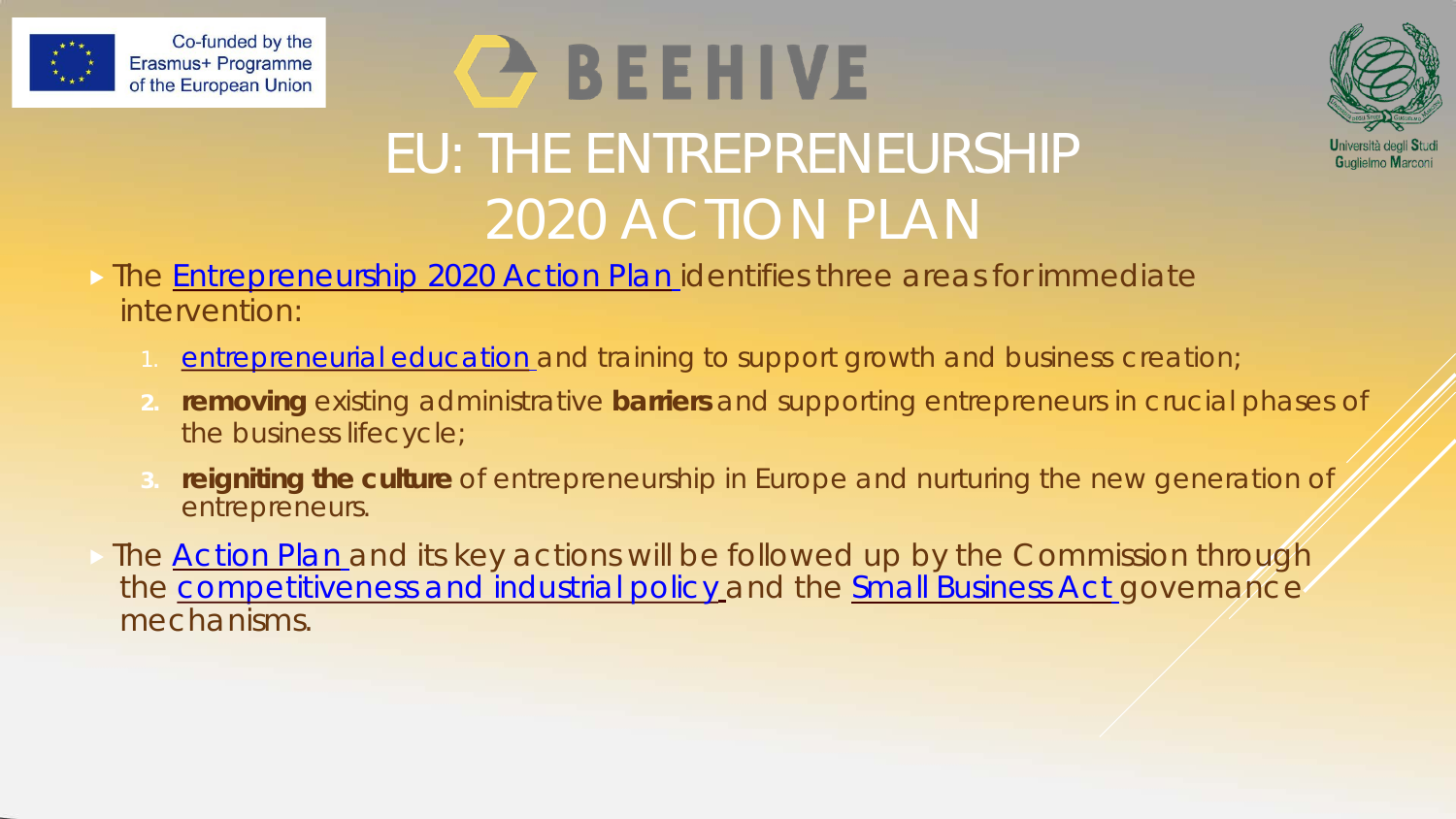





### THE IMPORTANCE OF INNOVATION FOR SMES

- **[Small and medium-sized enterprises](https://ec.europa.eu/growth/smes_en)** (SMEs) are a particular target for innovation policy. The smaller the company is, the more it faces constraints to innovation or tothe commercialisation of its innovations.
	- Some **63% of companies with between 1 and 9 employees** declared having **introduced at least one innovation** since 2011, compared to 85% of companies with 500 employees or more.
	- Some 71% of companies with between 1 and 9 employees encountered difficulties commercialising their innovations due to a lack of financial resources, compared to 48% of companies with 500 employees or more.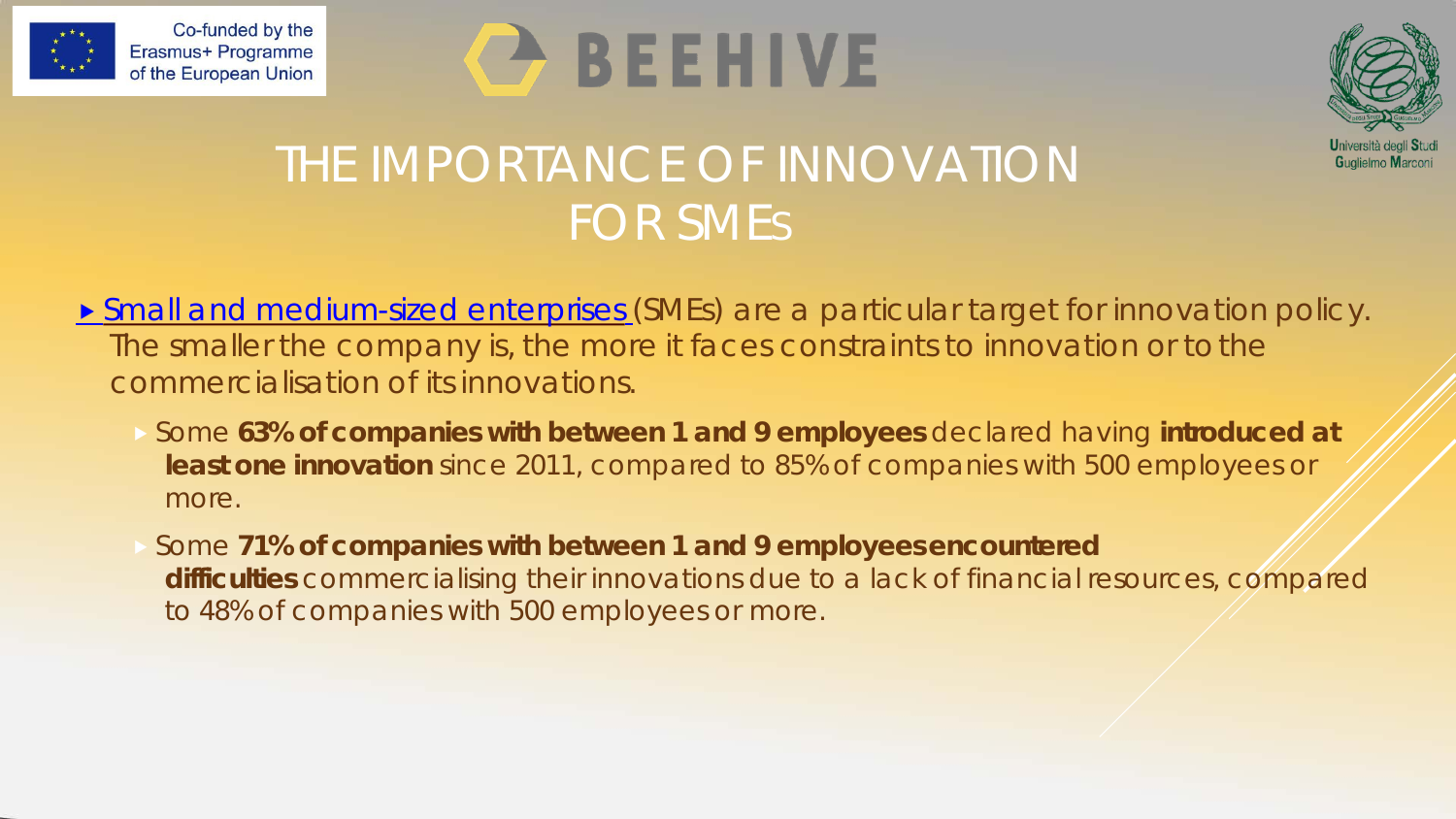





### EU INITIATIVES FOR A MODERN AND CLEAN ECONOMY

#### **Putting the Financial Sector at the Service of the Climate**

- **The European Commission** is committed to putting in place the necessary reforms to give the **incentives to the financial sector to contribute to the green transition**
- By pioneering action through its **Capital Markets Union,** the EU will be at the forefront of the changes in the global finance industry

 **EU External Investment Plan — Opportunities for Africa and the EU Neighbourhood Region**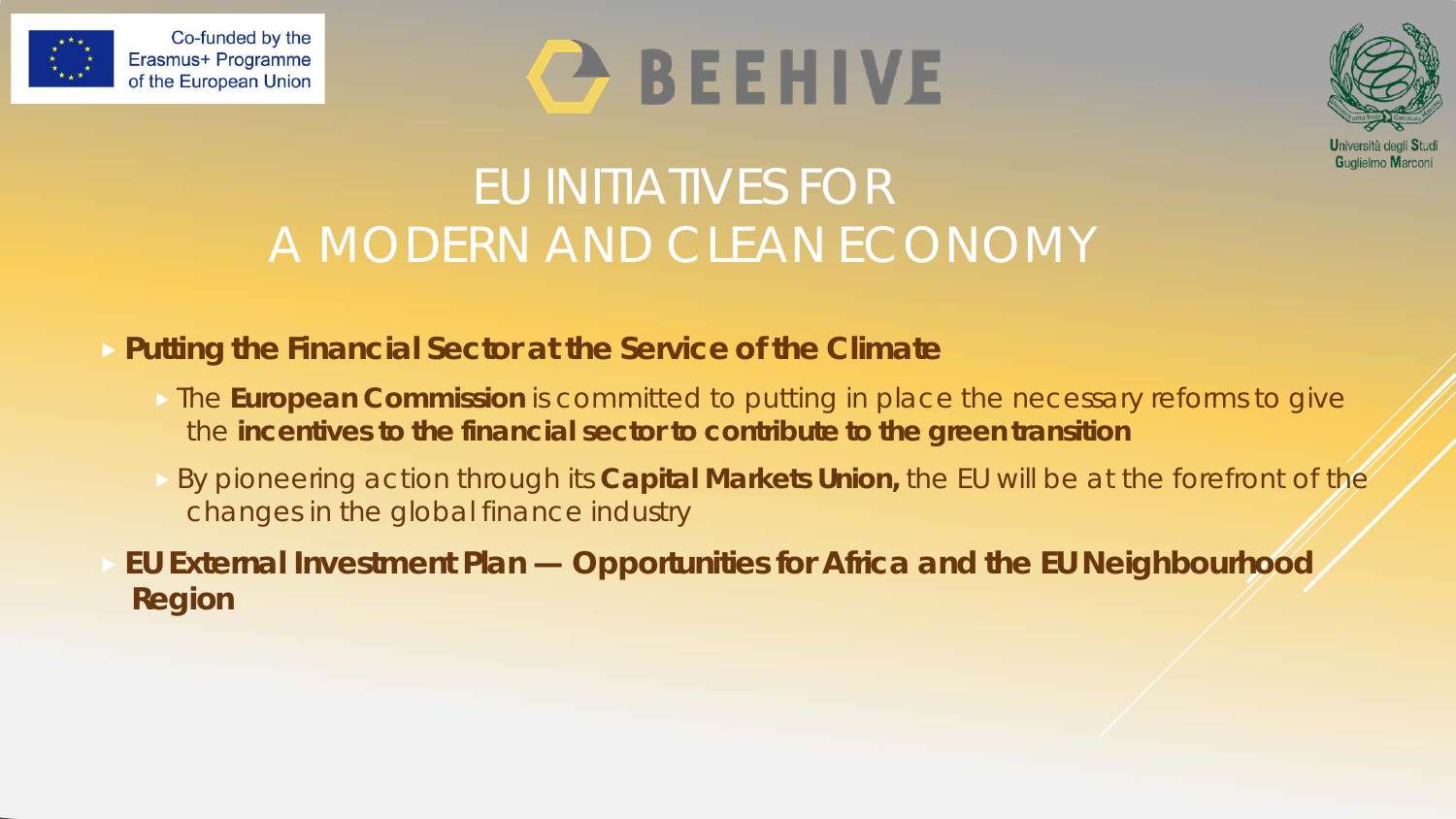

# **C** BEEHIVE



## EU INITIATIVES FOR A MODERN AND CLEAN ECONOMY

#### **European Youth for Climate Action**

**The European Union has dedicated youth programmes which create a perfect framework** for projects dedicated to climate action.

#### **Investing in Clean Industrial Technologies**

 For the EU to maintain and exploit its **first mover advantage in clean energy and climate science and technology,** it will need to further **support start-ups and investors** to take innovations to the market.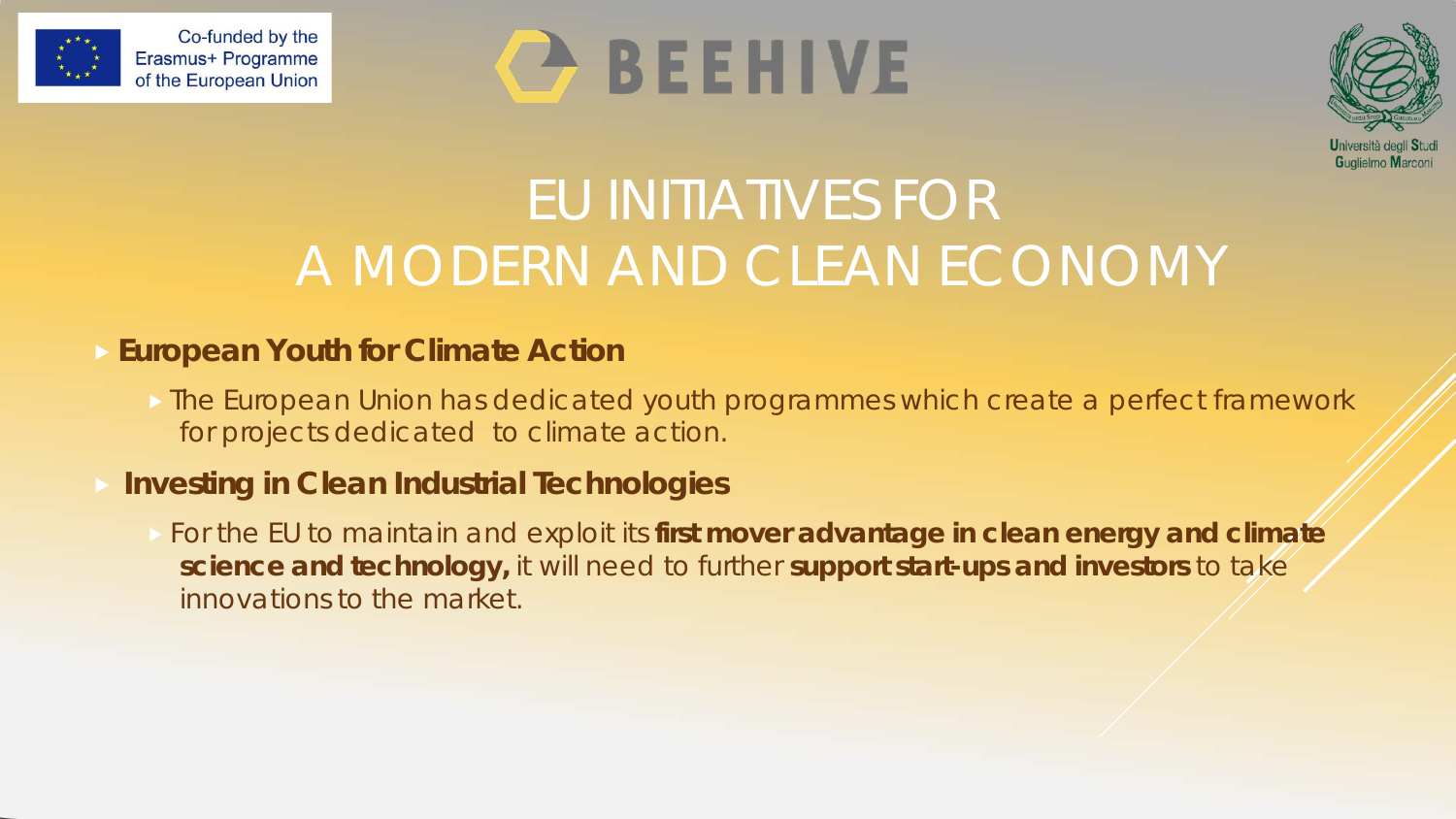

# BEEHIVE



### NEW FINANCIAL INSTRUMENTS FOR INNOVATION AS A WAY TO BRIDGE THE GAPS OF EU INNOVATION SUPPORT

#### **Coinvestment**

Any form of public equity investment (up to 50%) in private companies alongside a partner organisation of qualified investors (such as VC funds or business angel (BA) networks), excluding direct public investment in VC funds and funds of fund.

### **Blending**

 A combination of grants with 1) loans, or 2) soft loans, or 3) guarantees, or 4) equity, including 'convertible loans to grants´, 'convertible grants to loans´, 'partially repayable loans´.

### **Royalty-based financing**

 Also referred to as revenue-based financing, or a part of quasi-equity financing, it is a broader concept of financial instruments connected to the company's performance. It is an investment vehicle where the investor lends money to investees against its future revenue streams.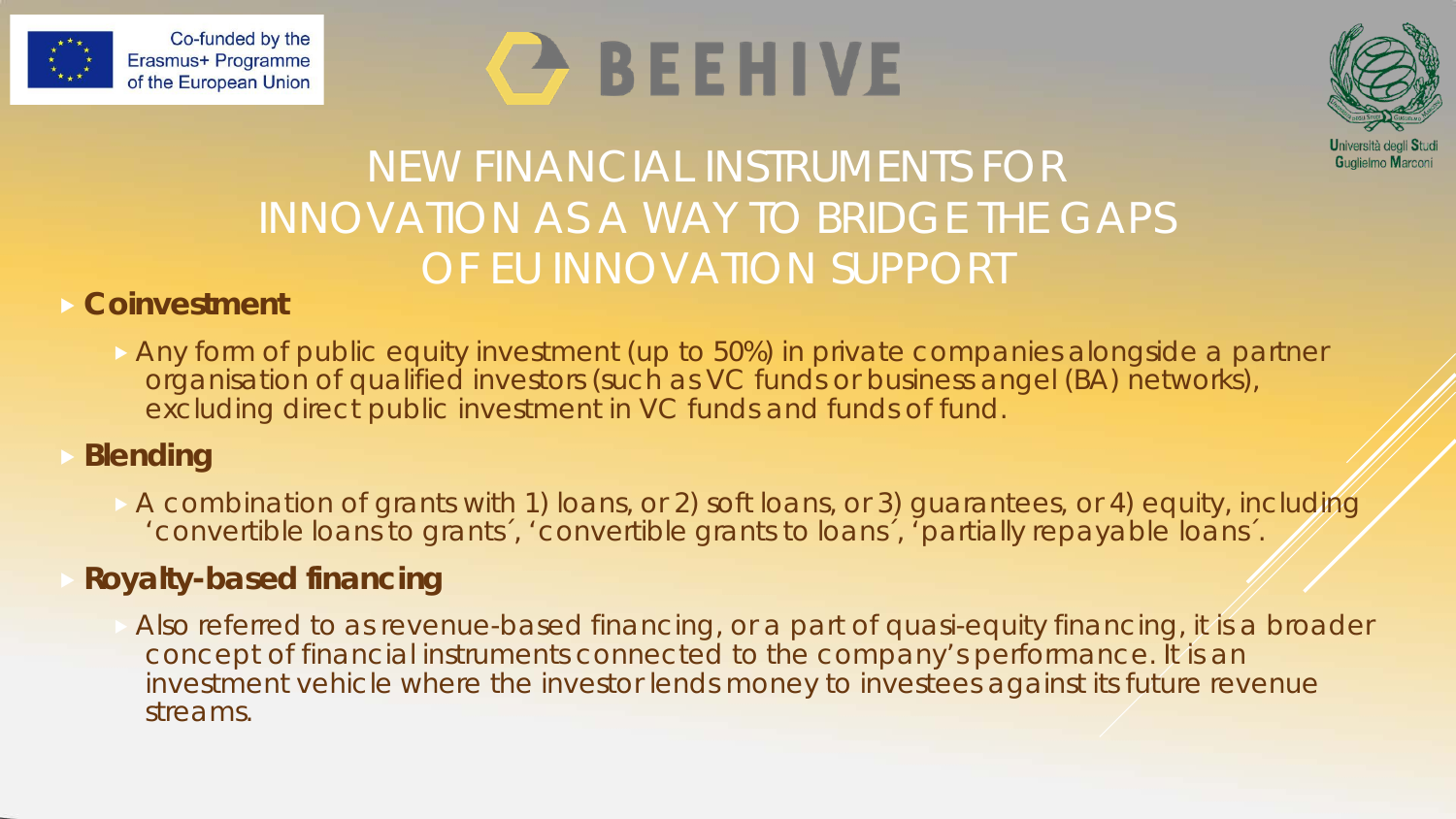

# **BEEHIVE**



### NEW FINANCIAL INSTRUMENTS FOR INNOVATION AS A WAY TO BRIDGE THE GAPS OF EU INNOVATION SUPPORT

#### **Revolving nature of a fund**

A generic term describing a feature of the financial instrument that allows funding of a continuous cycle of operations, exploiting the revenues that are generated. Any kind of nongrant system is revolving, such as equity or a loan. A revolving fund is '…. a fund in which the income delivered from its operations is available to finance the fund's continuing operations without fiscal year limitations´ (OECD, 2007).

#### **Claw-back provision**

 A contract clause. Under the claw-back provision, a public entity can recover the money already given out to a recipient, if certain pre-set conditions are not respected. The clause is typically applied to grant agreements and ensures a more rigid evaluation of the performance.